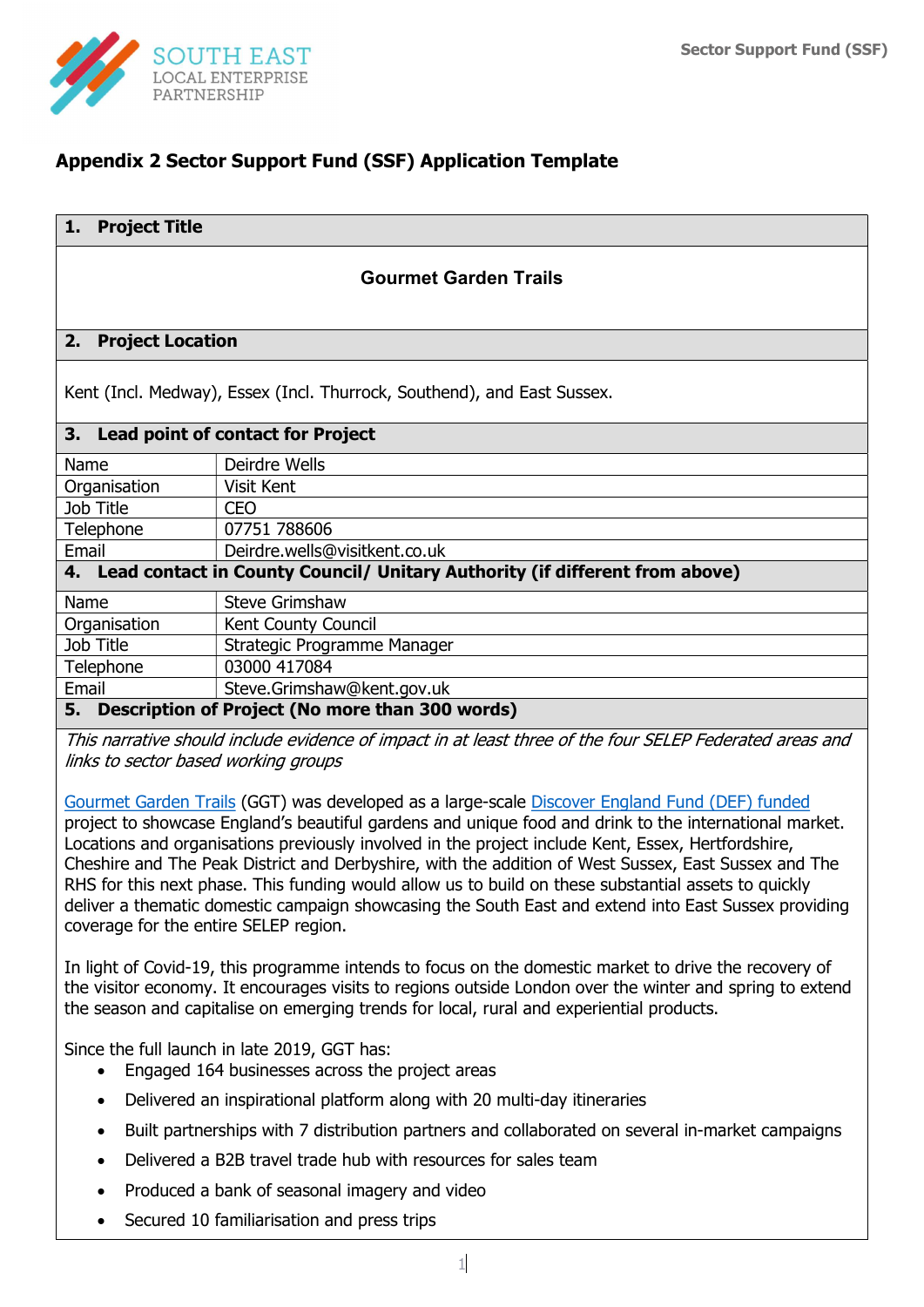

For full details of previous activity, please see attached SSF report.

The amplification of Gourmet Garden Trails will prioritise:

- Adapting product for and targeting the domestic market by capitalising on the growing trend for enjoying local food, local produce, and local landscapes, with a focus on wine and RHS partner gardens.
- Geographical & product expansion including East Sussex, with a focus on the South East.
- Developing further seasonal content to expand the year-round offer, supporting local business and jobs at a fragile time.
- Making the product self-sustaining through integration with VisitBritain's TXGB distribution platform for individual products and explore other third party booking partnerships for booking 'packages'.
- Collaboration with Produced in Kent's Support Your Local and Help Kent, Essex and East Sussex Buy Local campaigns, to cross promote and maximise benefits.
- Position Gourmet Garden Trails to be able to leverage more funding

As existing members of Gourmet Garden Trails, Peak District and Derbyshire and Cheshire will continue to feature within B2B & B2C platforms as well as being referenced in marketing material, however this funding will focus on the SELEP  $+$  region within the South East.

#### 6. Federated Board endorsement

Please indicate which Federated Boards have endorsed the project, including dates of any relevant meetings.

The project has received "in principle" endorsement from four of the federated boards:

KMEP: sarah.nurden@kent.gov.uk

OSE: ilewis@castlepoint.gov.uk

Success Essex: Tristan.Smith@essex.gov.uk

TES: Richard.dawson@eastsussex.gov.uk

We received support in principle from federated board colleagues for the previous submission of this project. Owing to the tight timetable, the Boards have agreed that we may resubmit the bid citing their support, but will confirm their approval once they have had the time to review the final bid in detail.

#### 7. Project links to SELEP Economic Strategy Statement (ESS)

Please identify which objectives within the current ESS that this project will assist in delivering

Sitting neatly alongside the SSF Visitor Economy project RE-BUILDING CONFIDENCE AND DEMAND IN THE VISITOR ECONOMY, Gourmet Gardens Trails seeks to build upon the successful pilot funded through Visit England's Discover England Fund. Nesting within the wider context of this larger bid Gourmet Garden Trails will take one of the key themes and strengths of the SELEP region, wine/vineyards, and deliver targeted development and marketing activity.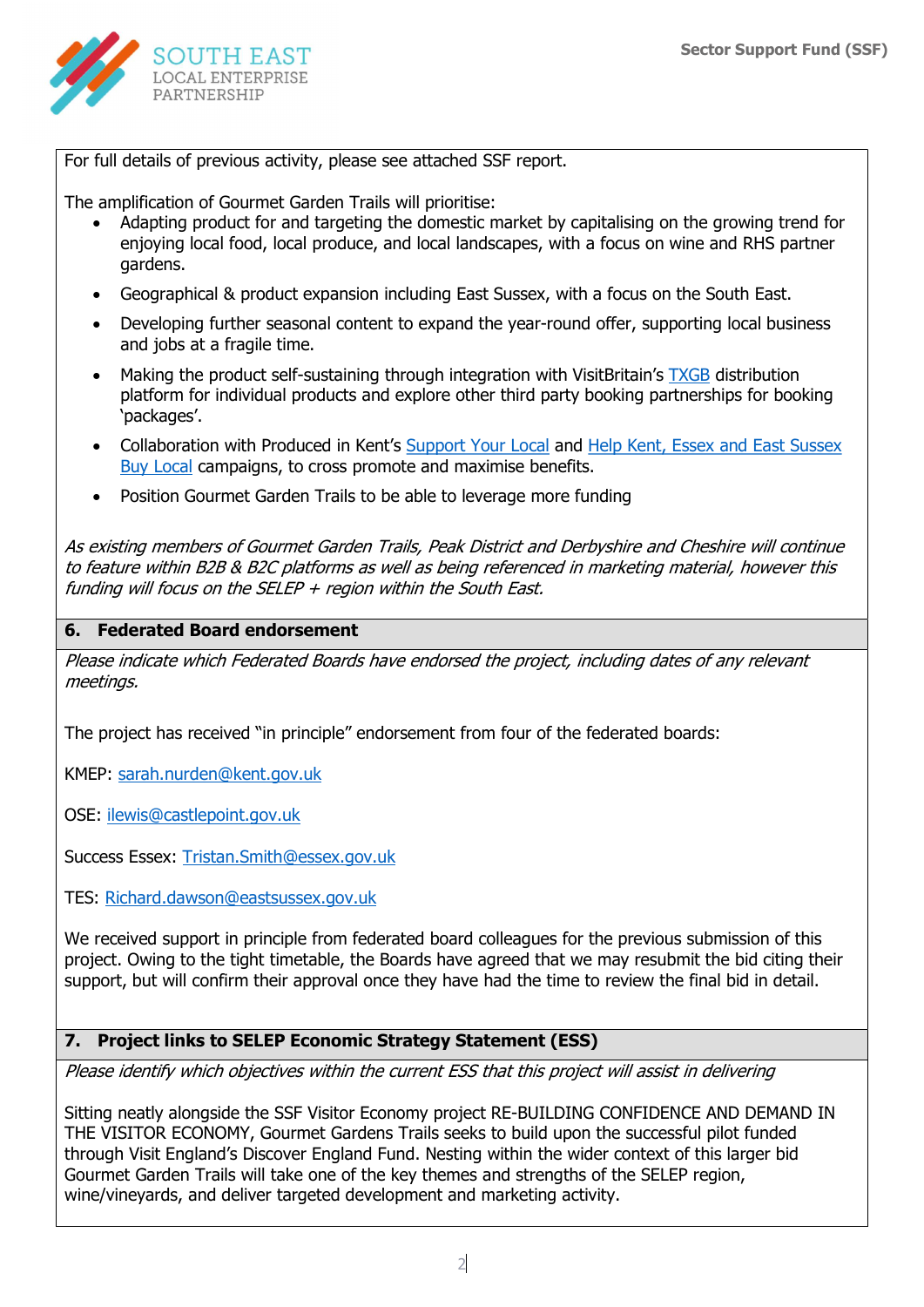

Promoting innovation is a key part of the SELEP strategy and section 2.44 of the "Growth Deal and Economic Plan" states that this will be driven by businesses themselves. The visitor economy is recognised in the strategy as an area where the region has (or could have) strong competitive advantage. The Gourmet Gardens Trails project has developed an innovative tourism platform covering the SELEP areas of Kent, Essex and Medway with the aim of boosting the visitor economy and would extend this to East Sussex if successful.

A substantial proportion of the region's tourism assets are located in rural areas and the Gourmet Gardens Trails, by definition, mainly benefits rural tourism (although not excluding urban destinations). We note from section 2.46 of the SELEP Plan that tourism is recognised as a sector which presents new growth and business opportunities. In addition, regeneration projects linked to the creative sector such as those in Folkestone described on page 158 of the SELEP Plan have been proven to increase visitors and grow the local economy. Regeneration projects and programmes which focus on higher value attract inward investment in recent years by the opening of "boutique" hotels, gastropubs and investment in higher quality accommodation in some pubs. This assists in the revival of 'traditional' resorts which were allowed to decline due to lack of investment, changing trends in tourism and a spiral of decline. We are seeing this being reversed in key places – many coastal resorts are now "on trend" and attracting a new generation of visitors.

Covid-19 has heavily impacted the visitor economy, with footfall across the region reduced by over 90% in April and May and ONS data tells us that rural and coastal areas have been disproportionately impacted by enforced business closures. Therefore, targeted support is needed to ensure that these areas see a quick recovery to help businesses can survive the winter and protect jobs. Data from VisitEngland tells us that the most likely destinations to benefit from early visits will be those with wide open spaces, beautiful landscapes, local produce and engaging and innovative experiences. However, the market will be competitive with destinations from across the country targeting the same pool of visitors to aid recovery. Gourmet Garden Trails will engage high value domestic visitors looking for compelling, high-quality experiences and is therefore an ideal tool to drive visits to the hard-hit coastal and rural areas as well as extend the 2020 season beyond the end of the summer/autumn and into winter/spring.

Through inspirational itineraries, GGT entices consumers off the beaten track into more rural areas of the regions involved where we will seek to increase both visitors and income to these rural areas. This will also aid with the dispersal of visitors away from popular areas that have received large numbers of visitors since lockdown was eased.

Uptake of the TXGB distribution platform will have the effect of connecting SELEP area rural tourism businesses of all sizes particularly SME's with distributors, helping them reach a wider audience and open up new markets. The platform integrates with existing booking systems to increase productivity but also provides a quick and cheap way for smaller businesses to introduce a booking system. Having a booking system has become even more important as a result of social distancing to manage capacity and collect track and trace data. With regards to GGT, the TXGB platform will provide booking functionality for individual experiences with GGT receiving a small commission on all sales, thus creating a sustainable income stream to create legacy and reduce reliance on external funding.

We will also seek to partner with another 3<sup>rd</sup> party booking provider to facilitate the booking of packages of products by consumers on the GGT B2C platform in one simple transaction. This will see GGT take a small commission to increase sustainability once again.

With a focus on gourmet cuisine and particularly locally produced food we will look to work with businesses who are 'traditionally' in food production but have perhaps diversified into tours and experiences, such as cheese, wine and pick your own. We have seen businesses needing to adapt and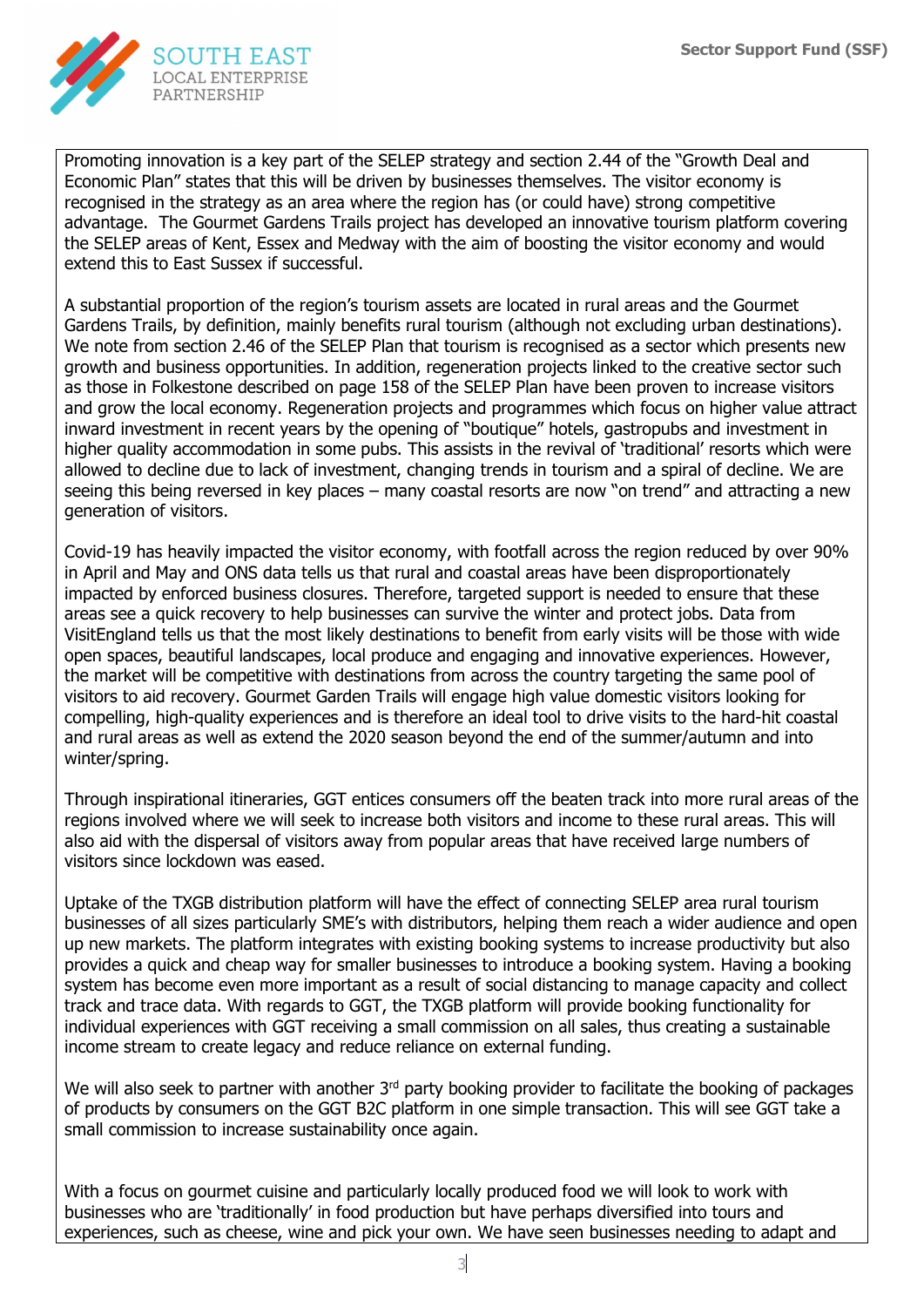

introduce more diverse revenue streams to make their businesses more sustainable as a result of Covid-19 and Brexit. This product will help to drive demand and investment in rural diversification projects, protecting jobs – both directly in the visitor economy of the region and indirectly through suppliers and supporting sectors.

Within this programme we will collaborate with Produced in Kent on their SELEP-wide Support Your Local, Help Kent, Essex and East Sussex Buy Local campaigns and Kent Food Trails, developing a communication strategy to streamline business engagement and cross promote offers to businesses and the consumer. This will further leverage the recent interest in "local" and the support for local supply chains.

Wine and vineyard tours provide a strong product across Essex, Kent and both East and West Sussex providing a region wide shared story and USP with which to take to market. This alongside the high value partnership with RHS will form the basis for our marketing activity. Promoting a high value in demand product where the South East can separate itself from national competitors.

Our strategy is to focus on delivering higher value visitors with a lower impact on the environment to deliver a sustainable recovery. This fits well with the SELEP strategy as tourism is seen as low value in terms of output and reducing carbon emissions. Focusing on programmes and campaigns that promote quality and encourage increased spend per visit is a key goal.

Our partners include key travel organisations covering domestic rail, and cross channel ferry and rail organisations to encourage travel through these SELEP area gateways, capitalising on previous investment in these areas and supporting collaboration between these organisations and our tourism businesses, thus supporting future growth within the SELEP regions.

The Visitor Economy is a significant engine of growth for the SELEP region, worth over £8.6bn, supporting more than 177,000 jobs as of 2015. In West Kent it is recognised as "strong and growing" in the SELEP Plan (page 166) with cultural led investment in Tunbridge Wells identified as a key driver. Leisure and tourism are "important parts of the East Kent economy" (page 46); tourism accounts for 14.5% of all industry in Wealden, the highest percentage in East Sussex (page 106) and tourism is one of the "important contributors towards the employment growth" of East Sussex (page 90). This project will not only contribute towards the protection of these jobs but going forwards the visitor economy has been proven to be a quick job creator in a recession so will be important in underpinning the recovery.

The visitor economy has a significant effect on attracting people to live and work in the region. A vibrant tourism industry supports place making and a region which has a wide range of leisure, cultural and heritage assets has a strong appeal and greatly assists in encouraging businesses to locate or relocate. With the rise in home working, we expect that there will be an opportunity for the SELEP area to attract more skilled workers and businesses outside of the capital looking for reduced rents, good connectivity and a better work life balance.

We note from page 106 that there is a need to establish an intervention fund to upgrade and expand tourist accommodation and facilities to better exploit the growth potential of the tourism sector. We believe that this application falls within the scope of a requirement to assist tourism businesses in the region to improve the quality of their product and the way in which they market their offer.

Through securing this funding we will position ourselves to leverage further funding into the SELEP region.

We are currently awaiting the opportunity to apply for Visit England funding of up to £100,000 from the Escape the Everyday campaign. This will enable us to amplify the reach and impact of Gourmet Garden Trails and put the South East up front and centre on a nationally significant campaign but also benefit from the in-kind support of VisitEngland. To enable us to apply for this as a South East partnership, SSF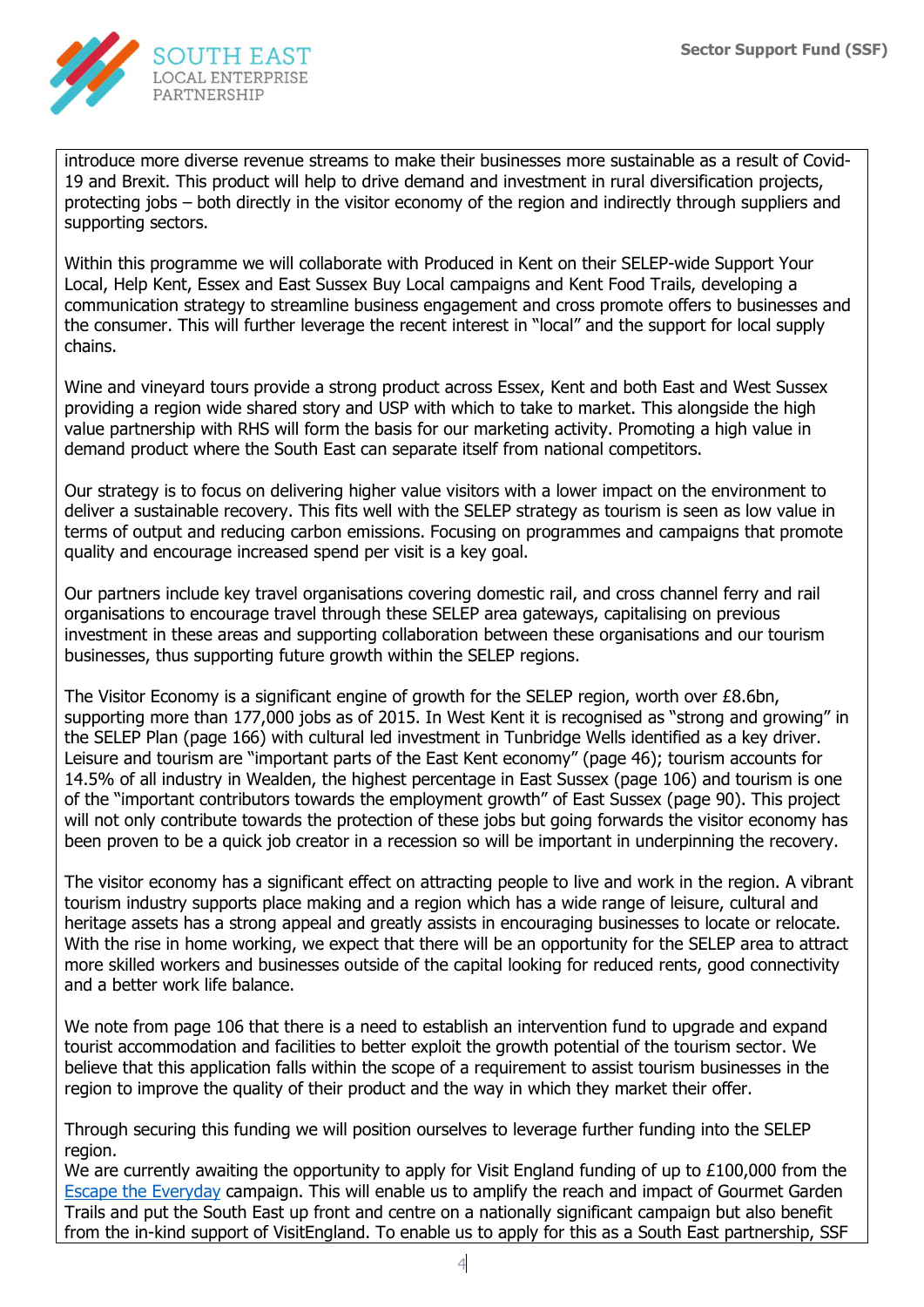

funding will be required to adapt the product for the domestic audience, develop the product geographically and add the booking elements into the platform.

# 8. Total value (£s) of SSF sought (net of VAT)

£35,000

# 9. Total value (£s) of project (net of VAT)

£84,000

### 10. Total value (£) of match funding (net of VAT)

£49,000

# 11. Funding breakdown (£s)

| <b>Source</b>                 | 2020/21                                                                        | <b>Total</b> |  |  |  |
|-------------------------------|--------------------------------------------------------------------------------|--------------|--|--|--|
| <b>SSF</b>                    | £35,000                                                                        | £35,000      |  |  |  |
|                               | Other sources of funding (please list below, add additional rows if necessary) |              |  |  |  |
| Insert name of funding        |                                                                                |              |  |  |  |
| Cash Match:                   |                                                                                |              |  |  |  |
| Visit Kent                    | £13,000                                                                        |              |  |  |  |
| <b>Visit Herts</b>            |                                                                                | £13,000      |  |  |  |
| <b>Experience West Sussex</b> |                                                                                |              |  |  |  |
| Monetised in-kind             |                                                                                |              |  |  |  |
| support:                      |                                                                                |              |  |  |  |
| Visit Kent                    |                                                                                |              |  |  |  |
| <b>Visit Herts</b>            |                                                                                |              |  |  |  |
| <b>Experience West Sussex</b> | £36,000                                                                        | £36,000      |  |  |  |
| <b>East Sussex</b>            |                                                                                |              |  |  |  |
| <b>Visit Essex</b>            |                                                                                |              |  |  |  |
| <b>RHS</b>                    |                                                                                |              |  |  |  |
| Produced in Kent              |                                                                                |              |  |  |  |
| <b>Total Project Cost</b>     | £84,000                                                                        | £84,000      |  |  |  |
| <b>Unsecured Cash Match:</b>  | £100,000                                                                       | £100,000     |  |  |  |
| VE Marketing Fund*            |                                                                                |              |  |  |  |
| 12. Details of match funding  |                                                                                |              |  |  |  |

Insert details of match funding, including who is providing match, at what value, on what terms and what assurances are there that the match will be provided

We have secured commitment for cash co-financing from the following organisations:

| Visit Kent                    | £5,000  |
|-------------------------------|---------|
| <b>Visit Herts</b>            | £3,000  |
| <b>Experience West Sussex</b> | £5,000  |
| <b>TOTAL:</b>                 | £13,000 |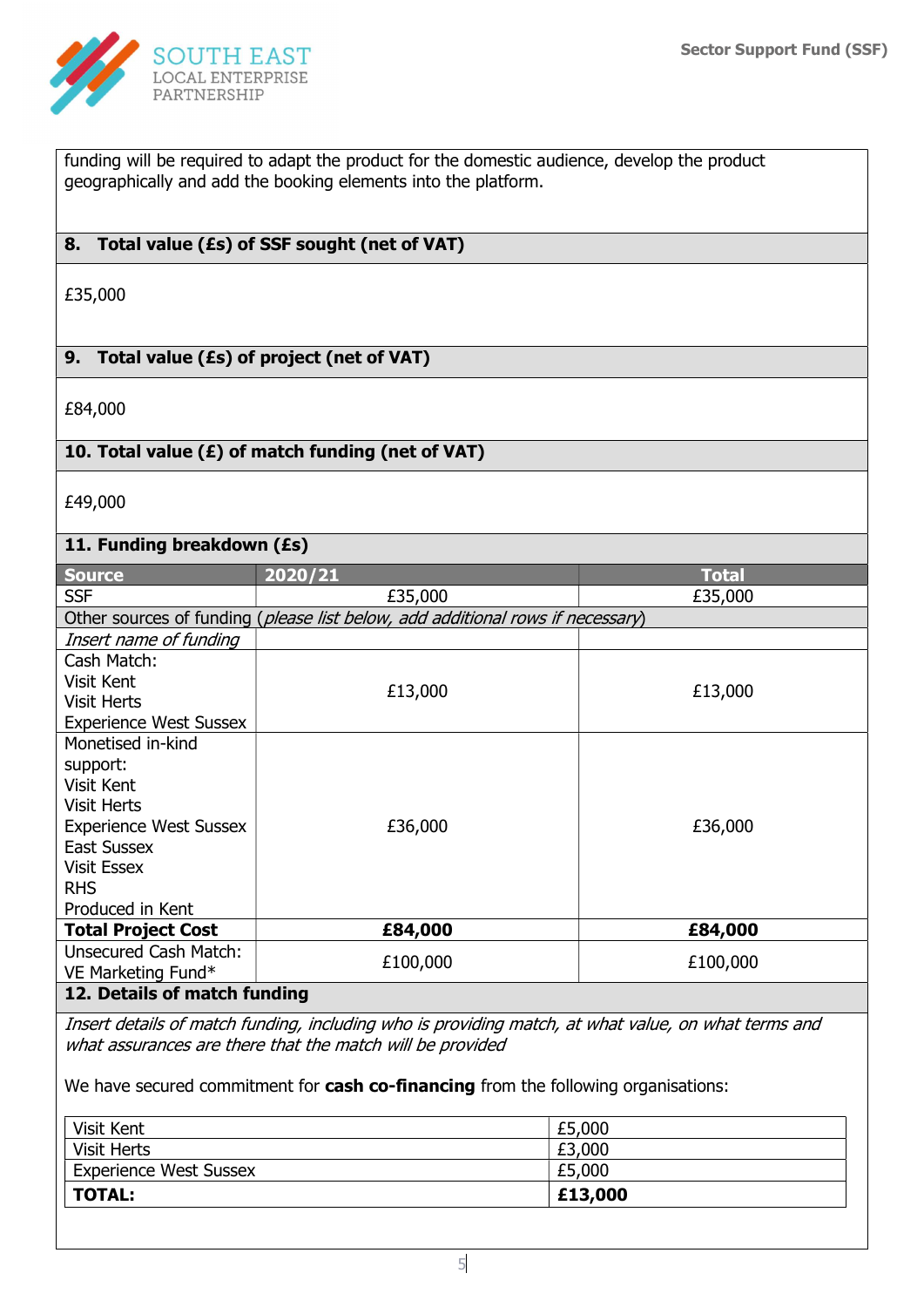

| <b>TOTAL:</b>                 | £36,000 |  |
|-------------------------------|---------|--|
| Produced in Kent              | £2,500  |  |
| <b>RHS</b>                    | £15,000 |  |
| <b>Visit Essex</b>            | £5,000  |  |
| <b>East Sussex</b>            | £1,000  |  |
| <b>Experience West Sussex</b> | £5,000  |  |
| <b>Visit Herts</b>            | £2,500  |  |
| Visit Kent                    | £5,000  |  |

By accessing the SSF, this would put us in a strong position to leverage further funding for the SELEP area which would amplify the reach and impact. The below expenditure breakdown details how this unsecured cash match would enhance the planned activity.

\* We are applying to VisitEngland for £100,000 from the Escape the Everyday Campaign Fund to enhance the planned project activities for South East destination partners. As one of VisitEngland's major projects and representing a significant region and number of businesses which provide "Covid friendly" experiences, we expect a positive result from the application. If we are successful, this would result in a major amplification of the project.

| <b>Gross Project Budget (including secured third</b><br>parties co-financing and in-kind): | Cash    | In-Kind<br><b>Match</b> | <b>Unsecured</b><br>cash match |
|--------------------------------------------------------------------------------------------|---------|-------------------------|--------------------------------|
|                                                                                            | £48,000 | £35,000                 | £100,000                       |
| <b>Product and content development</b>                                                     |         |                         |                                |
| New itinerary creation                                                                     | £3,000  |                         |                                |
| Website development and booking integration                                                | £5,000  |                         |                                |
| Business onboarding East Sussex, West Sussex and RHS                                       | £3,000  | £5,500                  |                                |
| Content & photography curation                                                             | £2,500  | £5,500                  |                                |
| <b>Trade and press engagement</b>                                                          |         |                         |                                |
| <b>B2B Trade Hub</b>                                                                       | £1,500  |                         |                                |
| In-Kind trade engagement                                                                   |         | £2,500                  |                                |
| <b>Virtual Sales Calls</b>                                                                 | £2,500  |                         |                                |
| Refresh press pack                                                                         | £500    |                         |                                |
| Domestic press engagement                                                                  | £2,000  |                         |                                |
| <b>Consumer engagement</b>                                                                 |         |                         |                                |
| Domestic Campaign                                                                          | £20,000 |                         |                                |
| In-Kind Marketing Campaign                                                                 |         | £22,500                 |                                |
| Escape the Everyday VisitEngland domestic campaign                                         |         |                         | £100,000                       |
| <b>Project Management</b>                                                                  |         |                         |                                |
| <b>Project Management</b>                                                                  | £5,000  |                         |                                |
| Evaluation and reporting                                                                   | £3,000  |                         |                                |
| <b>TOTAL</b>                                                                               | £48,000 | £36,000                 | £100,000                       |

#### Expenditure Breakdown

#### 13. Expected project start and completion dates

The project will commence in November 2020 and run until May  $31<sup>st</sup> 2021$ .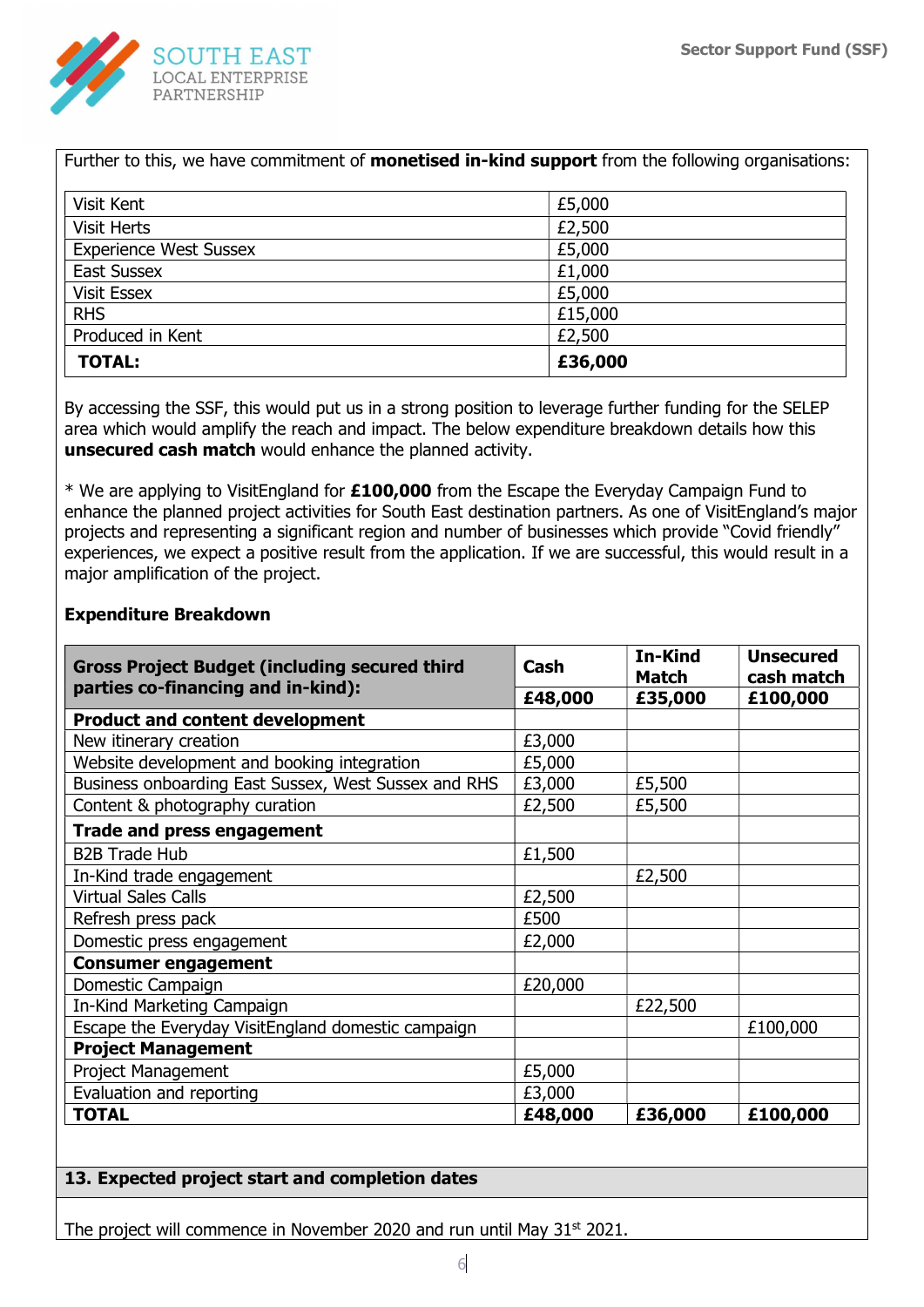

I

| 14. Key Milestones                                                                                                                   |                                                                                                                                                                                                                                                                                                                      |                        |  |  |
|--------------------------------------------------------------------------------------------------------------------------------------|----------------------------------------------------------------------------------------------------------------------------------------------------------------------------------------------------------------------------------------------------------------------------------------------------------------------|------------------------|--|--|
| <b>Key Milestones</b>                                                                                                                | <b>Description</b>                                                                                                                                                                                                                                                                                                   | <b>Indicative Date</b> |  |  |
| <b>Product Audits</b>                                                                                                                | Audits complete for new<br>products focusing on new<br>destination partners                                                                                                                                                                                                                                          | November 2020          |  |  |
| Integrate communication<br>and collaboration with<br>Produced in Kent's 'Buy<br>Local South East' and Kent<br>Food Trails programmes | Create an integrated<br>communication strategy,<br>including cross-promotion to<br>maximise benefits and increase<br>efficiency                                                                                                                                                                                      | November 2020          |  |  |
| Onboarding of new product                                                                                                            | New businesses onboarded onto<br>GGT. Focus on East & West<br>Sussex along with RHS                                                                                                                                                                                                                                  | February 2021          |  |  |
| B2C website updated                                                                                                                  | New destination sections<br>created on B2C website along<br>with pages for each new<br>attraction/experience                                                                                                                                                                                                         | February 2021          |  |  |
| B2B Trade Hub updated                                                                                                                | New destinations Sections<br>added to Trade Hub along with<br>updated database of businesses                                                                                                                                                                                                                         | February 2021          |  |  |
| Photography & video<br>collation and curation                                                                                        | Source high quality images and<br>video assets from destination<br>partners and leading attractions<br>as in-kind support. Assets to be<br>created and used in B2B and<br>B2C comms as well as images<br>added to the B2C website and<br>B <sub>2</sub> B hub.                                                       | Nov 2020 - Feb 2021    |  |  |
| New itineraries created                                                                                                              | Creation of new seasonal<br>itineraries featuring new<br>destinations and attractions live<br>through B2B and B2C channels                                                                                                                                                                                           | January 2021           |  |  |
| Sales of individual products<br>live through B2C website<br>and TXGB program and<br>other booking integrations                       | Further integration with TXGB<br>for the sale of new individual<br>experiences.<br>GGT will also explore<br>opportunities with partners such<br>as Holidays Extra to white label<br>a 'package' booking system.<br>GGT will take a commission on<br>all sales to reinvest in the<br>sustainability of the programme. | February 2021          |  |  |
| Press pack updated                                                                                                                   | Update current press pack to<br>include reference to new<br>destinations, project partners,<br>funding streams and<br>experiences.                                                                                                                                                                                   | December 2020          |  |  |
| <b>Domestic Press</b><br>Engagement                                                                                                  | Proactive pitching of GGT<br>product to domestic and trade<br>press through Travmedia and<br>existing contacts.                                                                                                                                                                                                      | Feb - May 2021         |  |  |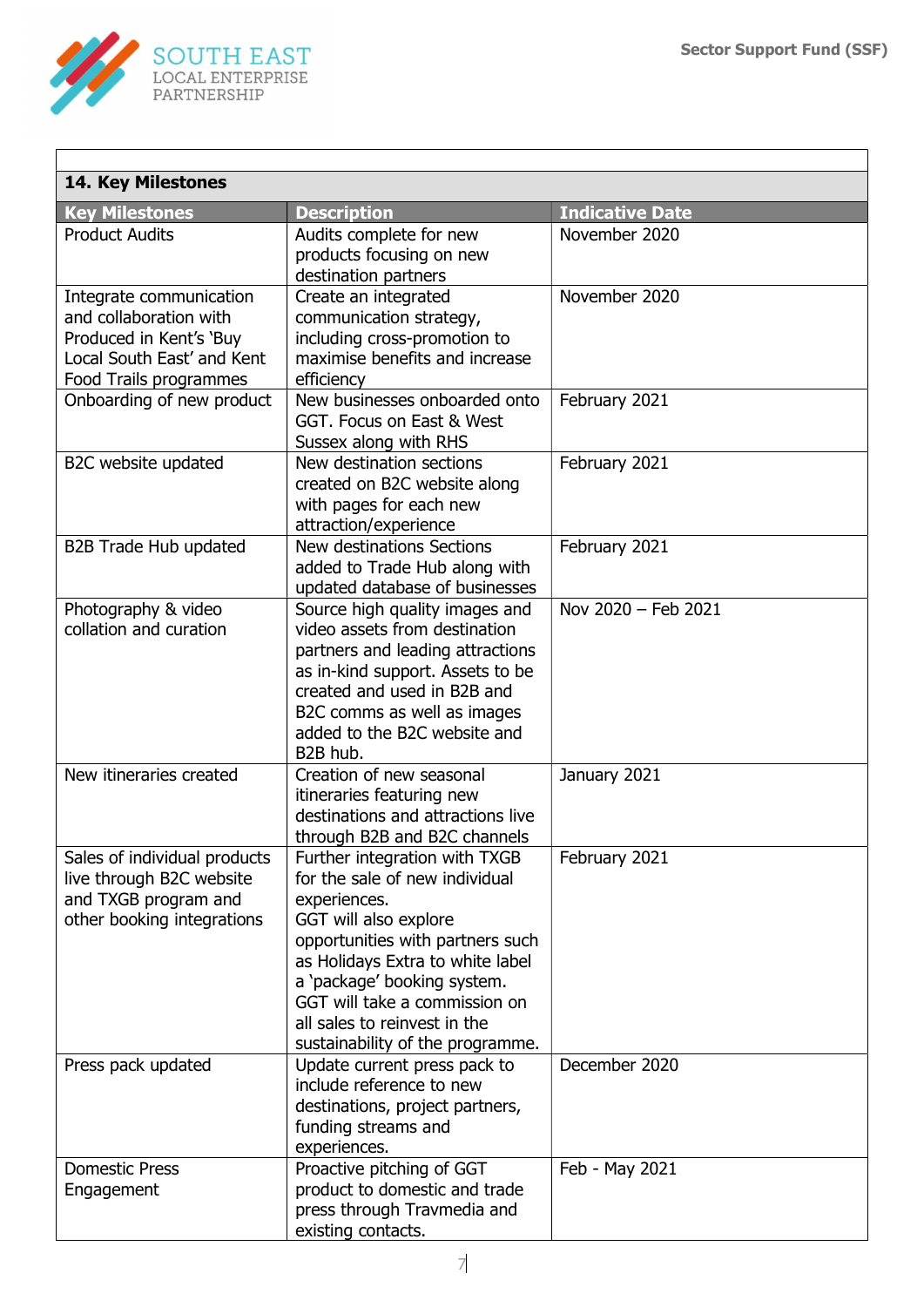

| In-kind trade engagement   | The GGT product would be                                          | Nov 2020 - May 2021 |
|----------------------------|-------------------------------------------------------------------|---------------------|
|                            | presented to tour operators and                                   |                     |
|                            | travel trade through planned                                      |                     |
|                            | GTP travel trade engagement                                       |                     |
|                            | activities including virtual shows,                               |                     |
|                            | meetings and newsletters.                                         |                     |
| Virtual sales calls        | Virtual sales calls x 5 minimum                                   | Feb - May 2021      |
|                            | Each call will focus on a                                         |                     |
|                            | destination allowing a                                            |                     |
|                            | representative from the                                           |                     |
|                            | destination to work alongside                                     |                     |
|                            | the GTP Travel Trade manager                                      |                     |
|                            | to sell GGT products to the                                       |                     |
|                            | market.                                                           |                     |
|                            |                                                                   |                     |
|                            | There is also the potential for                                   |                     |
|                            | themes sales calls for example                                    |                     |
|                            | themed on wine with a rep from                                    |                     |
|                            | a vineyard from each destination                                  |                     |
|                            | to attend.                                                        |                     |
| Domestic PPC Campaign      | Running a domestic market PPC                                     | March - May 2021    |
|                            | campaign, utilising our video,                                    |                     |
|                            | photography, itineraries, and                                     |                     |
|                            | additional content to direct                                      |                     |
|                            | customers to the B2C GGT                                          |                     |
|                            | website. Promotion will be                                        |                     |
|                            | focused on flagship products                                      |                     |
|                            | such as wine and RHS partner                                      |                     |
|                            | gardens.                                                          |                     |
| In-kind marketing campaign | Coordinate and deliver an in-                                     | March - May 2021    |
|                            | kind marketing campaign                                           |                     |
|                            | through project partners own                                      |                     |
|                            | channels and existing                                             |                     |
|                            | databases. It particular utilising                                |                     |
|                            | the extended reach and                                            |                     |
|                            | targeted promotion of the RHS.                                    |                     |
|                            | A toolkit and assets would be                                     |                     |
|                            | developed to support partner                                      |                     |
|                            | delivery.                                                         |                     |
| Project Monitoring and     | A project Evaluation will                                         | May 2021            |
| Evaluation report          | produced and distributed to                                       |                     |
|                            | stakeholders detailing the                                        |                     |
|                            | projects successes, learning and                                  |                     |
|                            | reporting against agreed                                          |                     |
|                            | metrics.                                                          |                     |
|                            | Amplification activity subject to additional funding application. |                     |
| Visit England 'Escape the  | Work alongside Visit England to                                   | Jan - March 2021    |
| Everyday' marketing        | include GGT product within their                                  |                     |
| campaign*                  | 'Escape the Everyday' campaign,                                   |                     |
|                            | including;                                                        |                     |
|                            | Being part of a collective                                        |                     |
|                            | message to inspire                                                |                     |
|                            |                                                                   |                     |
|                            | visitors to book this this                                        |                     |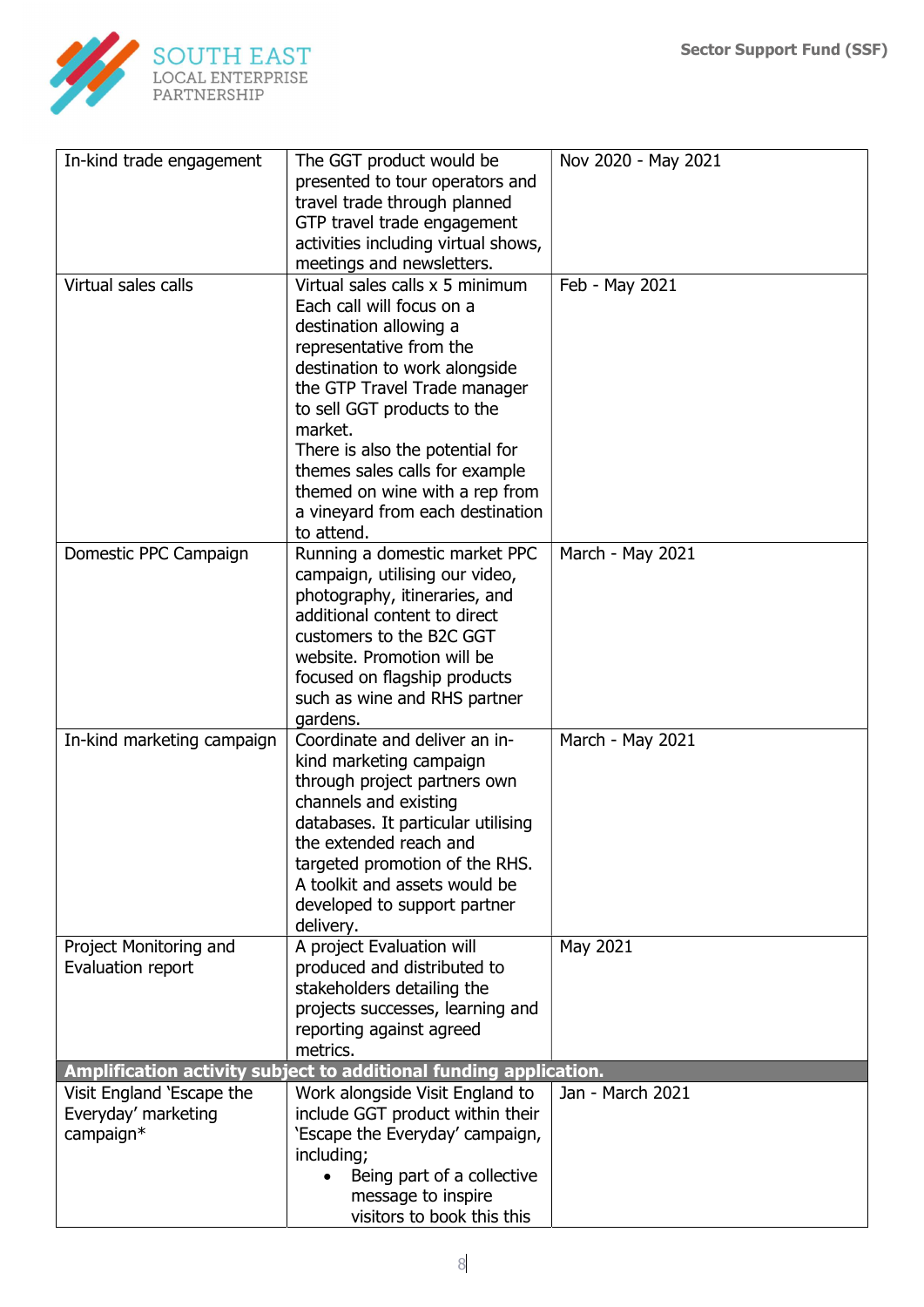

| applicable)<br><b>Type of Benefit</b>                            |                                                               | spring.<br>$\bullet$<br>broadcast.       | autumn, winter and<br>Feature in digital, social<br>and PR channels.<br>Partner in opportunities<br>including print and<br><b>Number of benefits created</b> |                  |                           | 15. Benefits created by 2021 (list benefits with number/amount and cash value if<br>Cash value of benefit $(E)$               |
|------------------------------------------------------------------|---------------------------------------------------------------|------------------------------------------|--------------------------------------------------------------------------------------------------------------------------------------------------------------|------------------|---------------------------|-------------------------------------------------------------------------------------------------------------------------------|
|                                                                  |                                                               |                                          | Please refer to table below for details                                                                                                                      |                  |                           |                                                                                                                               |
| <b>Agreed metric</b>                                             | <b>Total</b><br>achieved up<br>until 30th<br><b>June 2020</b> | <b>Additional</b><br>outputs<br>expected | <b>Revised</b><br><b>Target</b>                                                                                                                              |                  | Date expect<br>to achieve | <b>Comments</b>                                                                                                               |
| New Itineraries<br>developed                                     | 15                                                            | 8                                        | 23                                                                                                                                                           |                  | January<br>2021           |                                                                                                                               |
| B2C/B2B<br>websites<br>updated                                   | 1                                                             | $\mathbf{0}$                             | 1                                                                                                                                                            | N/A              |                           | New sections added to B2C and<br>B2B website for new project<br>partners                                                      |
| Number of<br>image libraries<br>developed                        | 5                                                             | $\overline{2}$                           | $\overline{7}$                                                                                                                                               | May 2021         |                           | Further image libraries will be<br>created for new partners. Further<br>seasonal images will be added for<br>all destinations |
| Integration with<br>booking<br>systems                           | 1                                                             | 1                                        | $\overline{2}$                                                                                                                                               | March 2021       |                           | Seek 3rd party booking provider for<br>Packaged products to sit alongside<br><b>TXGB</b>                                      |
| Number of<br>businesses<br>onboarded to<br><b>TXGB</b>           | Approx. 70                                                    | 30                                       | 100                                                                                                                                                          | March 2021       |                           | All new businesses will be<br>onboarded in parallel to TXGB<br>(subject to business agreement)                                |
| Press toolkit<br>developed                                       | 1                                                             | 0 developed,<br>1 updated                |                                                                                                                                                              | December<br>2020 |                           | Press pack will be updated to<br>accommodate new partners and<br>information                                                  |
| Number of<br><b>Virtual Sales</b><br>calls                       | $\mathbf 0$                                                   | 5                                        | 5                                                                                                                                                            | March 2021       |                           | Sales calls for each destination<br>and key themes inc. Wine                                                                  |
| Number of<br>advertising<br>campaigns<br>arranged<br>and/or live | 3                                                             | 1                                        | 4                                                                                                                                                            |                  |                           | 1x domestic B2C                                                                                                               |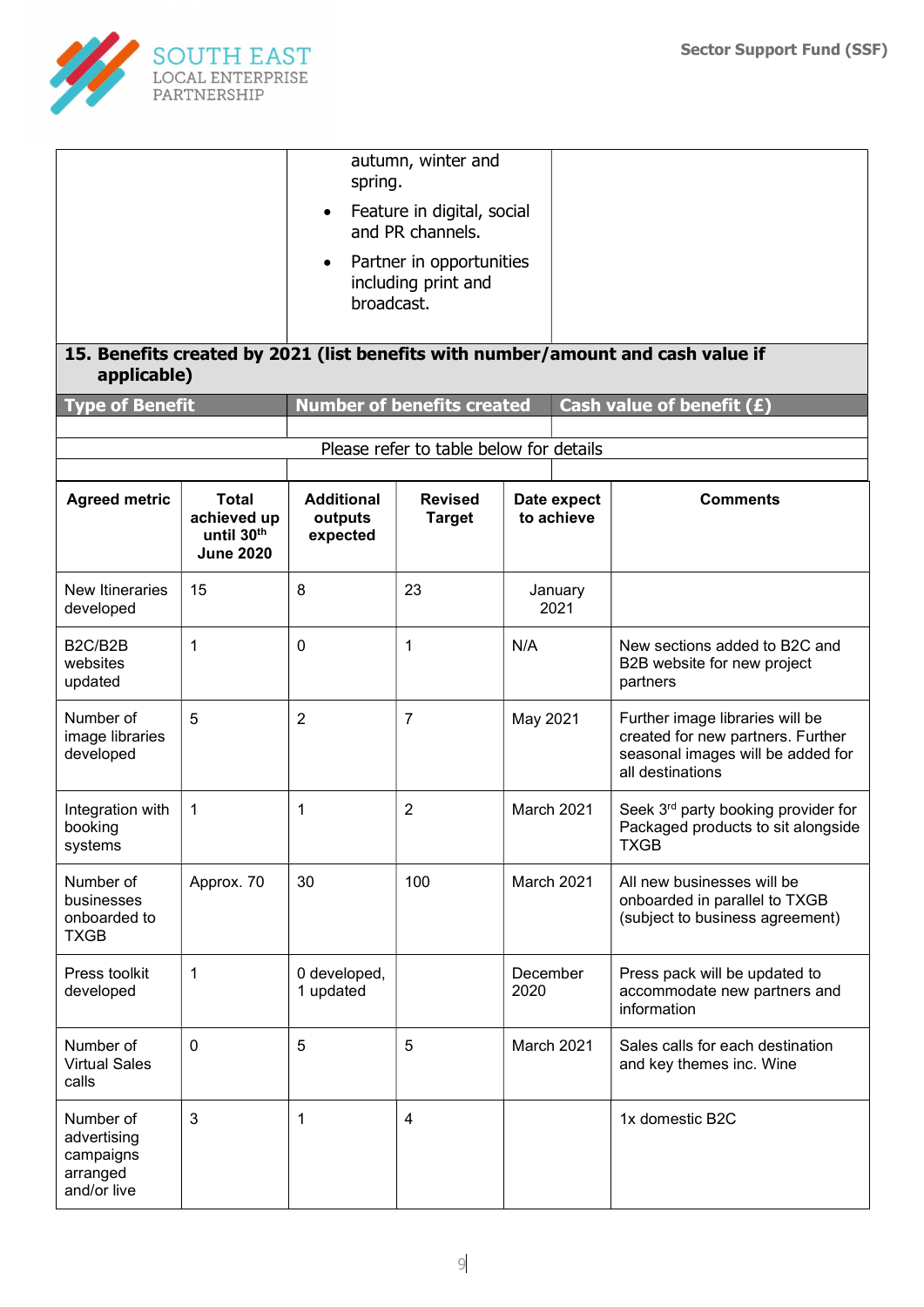

| Number of<br>agents<br>engaging with<br>Trade Hub | N/A | 25                                                               | 25                                                 | May 2021 |                                              |
|---------------------------------------------------|-----|------------------------------------------------------------------|----------------------------------------------------|----------|----------------------------------------------|
| Number of<br>domestic<br>visitors to<br>website   |     | 12,500                                                           | 12,500                                             | May 2021 | Based upon success of previous<br><b>PPC</b> |
| Seasonality<br>metrics<br>.                       | N/A | 30% of<br>bookings<br>within<br>shoulder<br>season<br>---------- | 30% of<br>bookings<br>within<br>shoulder<br>season |          |                                              |

### 16. Value for Money – Benefit/Cost Ratio

Please insert your Benefit/Cost Ratio (i.e total value of benefits divided by total costs). Please indicate how you have quantified your benefits and over what period those benefits are expected to realised

Please note: The above tables are based on initial analysis and expectation of outcomes/impacts. Through the development of the project more insight into the target market and potential limitations of technology will be gained and these metrics will be reviewed accordingly. They also assume no substantial impact by local lockdowns.

Given the unprecedented situation created by the Covid-19 pandemic, previous performance data cannot be accurately used as baselines, as early forecasts indicate it will take a few years for the industry to reach pre-pandemic levels. This in turn, affects our ability to put forward a worked-out projection around additionality. The latest forecast done by VisitBritain for 2020 shows a projected decrease in domestic tourism spending of 49% and a decline of 63% in spend for inbound tourism.

The project activity also comes at a time when safeguarding jobs is more important than ever. If, as forecasted by VisitBritain, tourism revenue decreases by £64.6bn compared to 2019, we can expect around 1m people in the industry to be at risk of being made redundant. Given that a new Full Time Equivalent tourism job is created/protected with every £54,000 increase in tourism revenue, the proposed project activity will contribute to protecting jobs that are at risk.

Although it's not possible to define a target at this stage due to uncertainty in the national forecasts, we are able to calculate the number of bookings the project must achieve to deliver a cost / benefit ratio of 3:1.

The Kent Cambridge Model Economic Impact of Tourism report for 2017 calculates that the average overnight visitor spends £190.73 per trip and each day visitor spends £33.89 per trip. As part of the previous Gourmet Garden Trails evaluation, SQW and VisitEngland calculated that the projected average spend for an international GGT visitor was £219 average spend/visit by 2024 - adjusted in February 2020 - to reflect Visit Britain IPS data (2018) of additional expenditure. This means that on average we would need to generate 283 overnight visitors or 1,593 day visitors, or 246.5 international visitors to protect one FTE visitor economy job.

To achieve a 3:1 ratio in visitor spend, Gourmet Garden Trails would need to generate visits that deliver £252,000 in tourism revenue, thus protecting 4.7 FTE jobs. It should also be noted that this is a conservative estimate in terms of economic benefit as it doesn't take into consideration supply chains and induced jobs.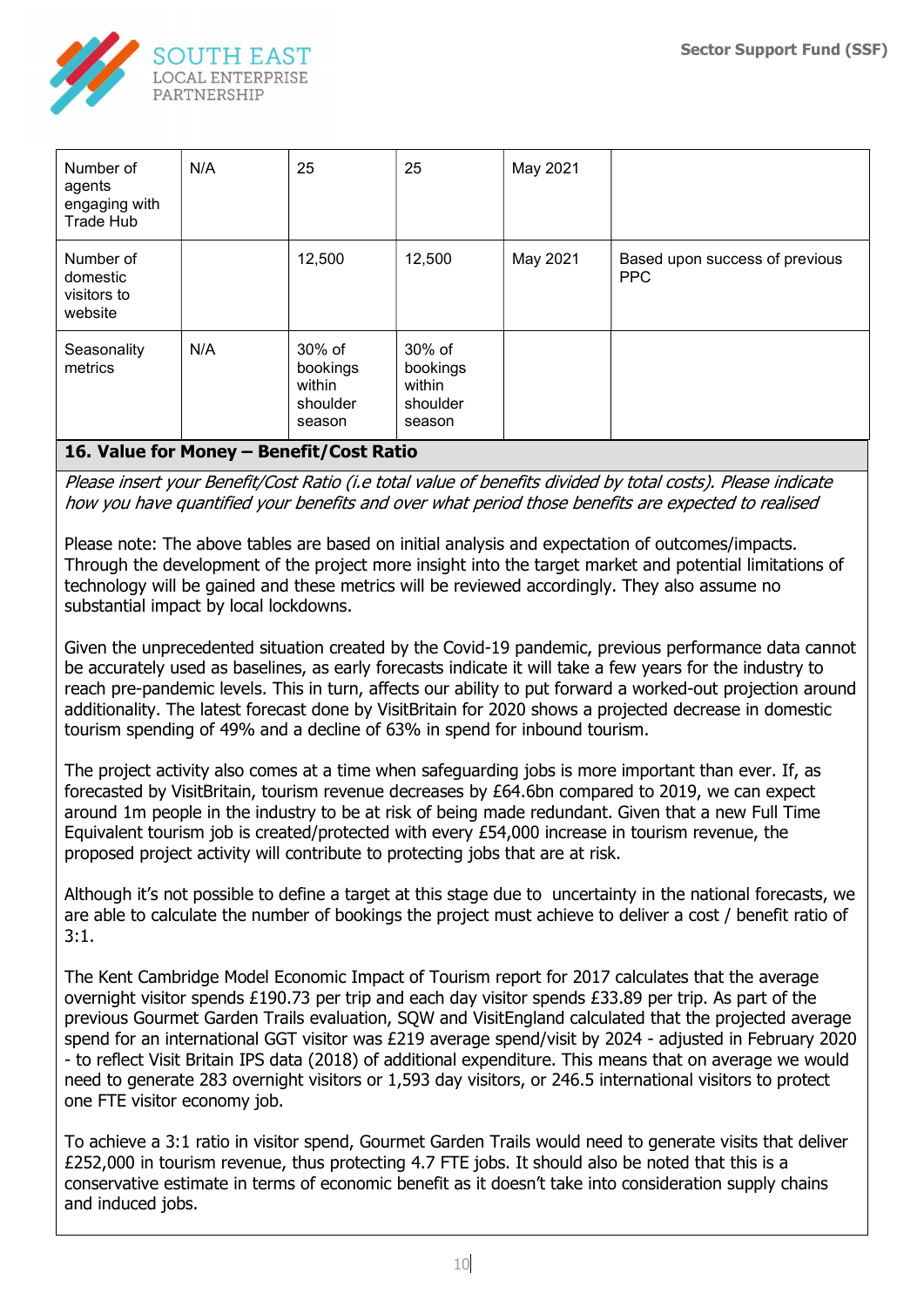

Based on pre-Covid-19 Kent average spend, this would be equivalent to 7,436 day trips or 1,321 overnight trips. In reality, Gourmet Garden Trails would specifically target the higher value overnight stays over domestic day trips. While attracting international markets is still a priority in the medium to long term, we envisage that this market will take longer to recover. This is equivalent to just 264 persons visiting overnight per destination as a result of this campaign.

### 17. Value for Money – Other Considerations

Please detail benefits that cannot be quantified or cannot be quantified without lengthy or expensive analysis. This narrative should include details on why the benefit can't be quantified. If your BCR does not meet the standard 2:1 – please use this section to set out why the investment should be considered

The project will aim to provide integration with the TXGB distribution platform and a  $3<sup>rd</sup>$  party Package booking system such as Holiday Extras, this will start to generate a revenue stream therefore making the product self-sustaining for the future.

Support for businesses to become more resilient going forwards by helping them to extend the season, diversifying their business, open up to new markets and increase productivity through TXGB. The project would also support local businesses in the supply chain to the visitor economy that have been hit equally hard by Covid-19.

Supporting a strong recovery for the visitor economy will make the area more attractive for investment especially within the food and drink and horticulture sectors which are a priority across the region.

A vibrant visitor economy has been proven to be a catalyst for regeneration and positive social impact by creating opportunity and increasing quality of life for residents.

Many of these long-term impacts which will deliver wider benefits which are interdependent and will contribute to wider recovery. While we will measure business engagement, it is not within the scope of the project or budget to measure the long-term financial benefits to businesses. The goal to make the product fully self-sustaining is a long-term aim which would not be achieved until after the project is complete.

#### 18. Dependencies and Risks

Please detail any scheme dependencies, risks and delivery constraints which may impact on the delivery of the project and or the benefits achieved through SSF investment in the Project

- Covid-19: The pandemic has devastated the tourism industry which is why a quick-win project is needed now. Our focus should be to maximise the domestic footfall over Winter and Spring 2020/21, onboarding and engaging further partners and honing the product. The activity and budget have the ability to adapt to the market conditions and any travel restrictions.
- Staff retention: The loss of key project staff could impact the delivery timescales of the project. All GTP staff engaged on the project are permanent members of staff and all project management is coordinated through Asana to ensure all processes are monitored to allow easy handover.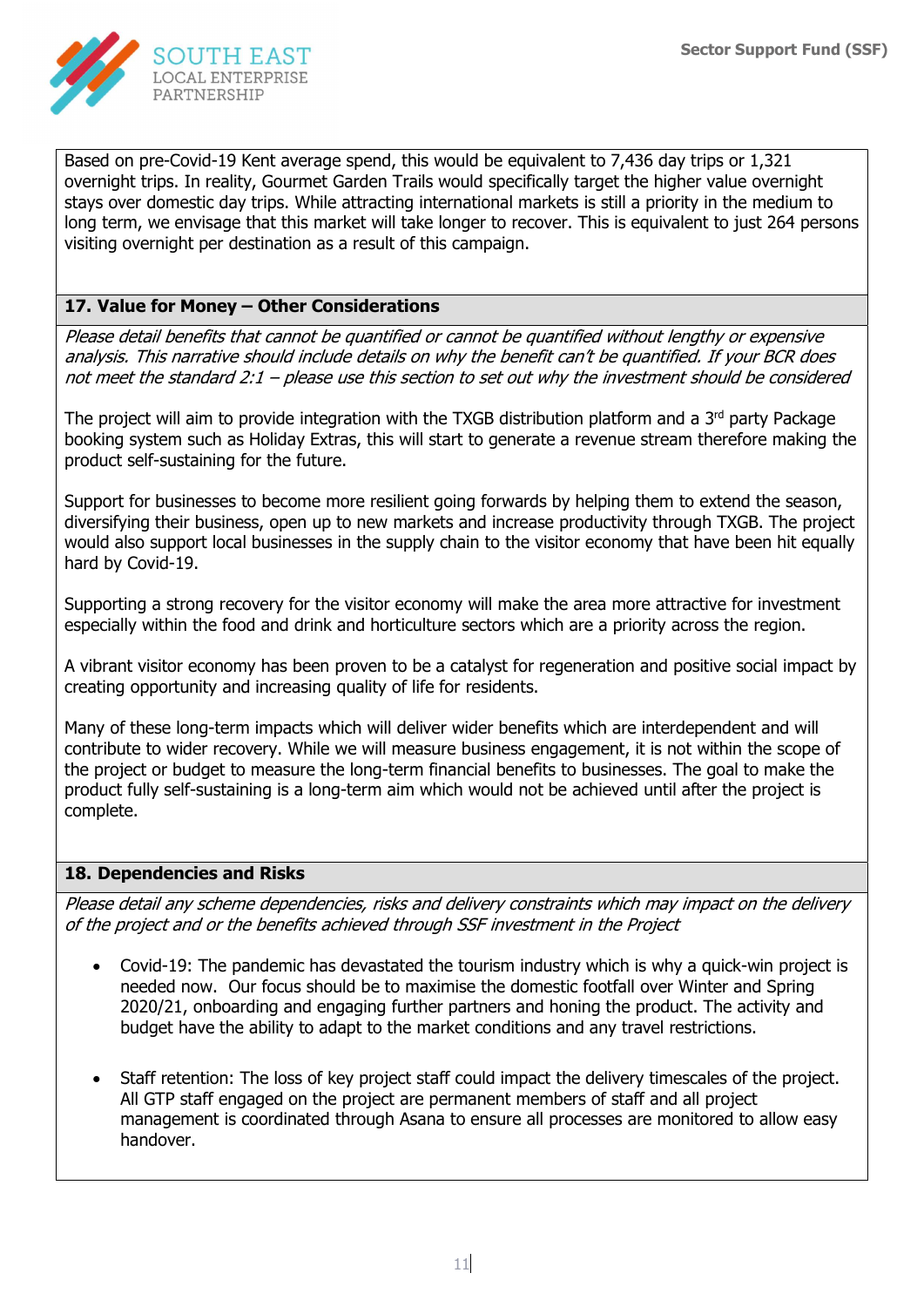

- Delay in funding approval: This could impact delivery and match funding potential. Onboarding documents will be updated and sent to delivery partners to progress at risk before funding is confirmed.
- State Aid Compliance: GTP will continue to monitor State Aid compliance of all project delivery and will seek assurance from delivery partners and potential beneficiaries to ensure state aid/de minimis compliance.

# 19. State Aid Implications

Please indicate how your project complies with State Aid Regulations

This programme of activity will be delivered for the support of all relevant businesses in the visitor economy across the SELEP area, therefore the assistance does not give an advantage to one or more undertaking over another or have the potential to distort competition.

We are aware of State Aid exemption for tourism developments but we are aware of the need to ensure that we are not in contravention of the terms set out in the letter dated 22nd November 2013 from DCMS a copy of which can be downloaded from the following web address: https://www.visitbritain.org/sites/default/files/vb-corporate/Documents-Library/documents/Englanddocuments/state\_aid\_letter\_from\_dcms.pdf

NB: A declaration of compliance with EU or other State Aid Regulations will be required prior to any SSF being provided. If your project is awarded SSF it will be subject to a condition requiring the repayment of funding in the event that the European Commission or UK Government determines that the funding constitutes unlawful State Aid

#### 20. Contracting Body

Please provide the name of the organisation to act as contracting body and give details of a contact within the organisation, including phone number and email.

If the contracting body is **not** one of the SELEP County or Unitary Councils, please detail the organisation that has been chosen, why the organisation has been selected and the benefits this arrangement will bring to the project. Any known risks of this organisation acting as contracting party should be identified here. Essex County Council as Accountable Body will make the final decision on whether any organisation is a suitable contracting partner.

Kent County Council have agreed to act as the contracting body for the project. Our main point of contact is Steve Grimshaw, Strategic Programme Manager, Economic Development and his contact details as follows:

Email: Steve.Grimshaw@kent.gov.uk

Tel: 03000 417084

Mobile: 07795 343484

#### 21. Project Governance Structure

Please explain the project governance structure (ideally as a diagram with accompanying text), including the Project Manager, Senior Responsible Officer.